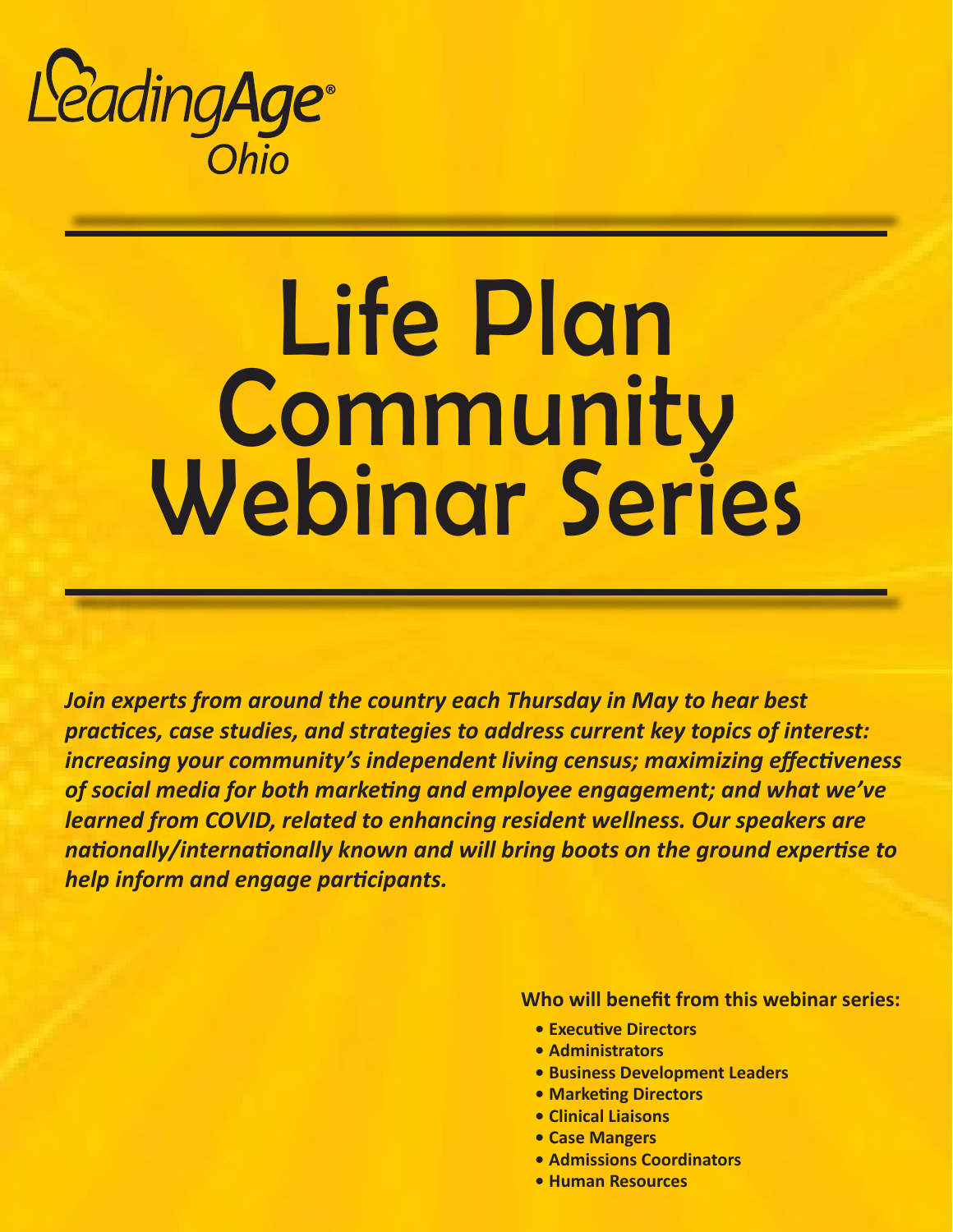## **Thursday, May 5 1:00 - 2:00 PM**

## **Evolving Marketing and Sales Strategies to Meet the Needs of the Evolving Prospect**

*Rob Love, President & CEO; Sara Montalto, Vice President, Strategic Services; Joan Kelly-Kincade, Strategic Sales Advisor; Kate Leach, Strategic Sales Advisor, Love & Company*

As senior living prospects have become more comfortable with technology, Life Plan Communities have had to adapt by expanding their marketing and sales tools. At the same time, the need to develop personal relationships with prospects has become even more important than ever. In this session, presenters will address how Life Plan Communities are successfully integrating technology into the sales process to enhance relationships and drive census.

*May 5 Continuing Education Information*

*1.0 clock hours will be awarded upon successful completion.*

*Criteria for successful completion: Attendance at entire event and submission of completed evaluation form.*

*LeadingAge Ohio is an approved provider by the Board of Executives of Long Term Services and Supports. Core of knowledge subject area: Leadership and Management*

*As stated in the Ohio Administrative Code Rule 4723-14-05, education that has been approved by a board or an agency that regulates a health care profession in Ohio or another jurisdiction is an acceptable option to meet nursing continuing education requirements.* 

## **Thursday, May 12 1:00 - 2:00 PM**

## **I'm in Charge of Social Media, What Do I Post?**

*Josh Van Den Berg, Chief Strategy Officer, Three Pillars Senior Living Communities*

In this session, the content for your social media channels, the purpose of content, and understanding the why behind it will be discussed. We will then talk through using a content calendar to help you stay on track throughout the year with new and engaging posts for your audience.

*May 12 Continuing Education Information*

*1.0 clock hours will be awarded upon successful completion.* 

*Criteria for successful completion: Attendance at entire event and submission of completed evaluation form.*

*LeadingAge Ohio is an approved provider by the Board of Executives of Long Term Services and Supports. Core of knowledge subject area: Leadership and Management*

*As stated in the Ohio Administrative Code Rule 4723-14-05, education that has been approved by a board or an agency that regulates a health care profession in Ohio or another jurisdiction is an acceptable option to meet nursing continuing education requirements.*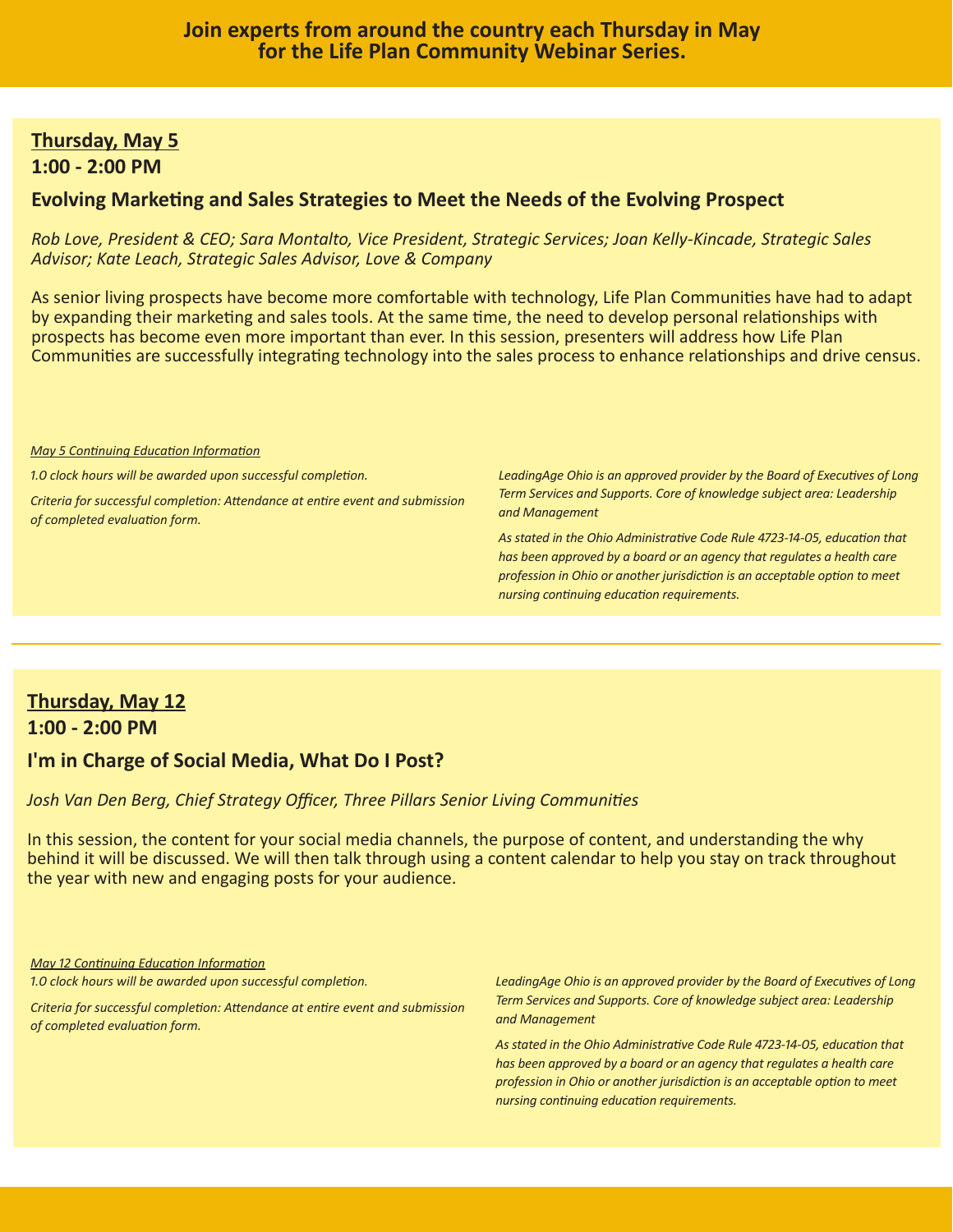## **Thursday, May 19 1:00 - 2:00 PM**

## **Resident Engagement Technology**

*Scott Code, Senior Director, LeadingAge CAST; Dusanka Delovska-Trajkova, Chief Information Officer, Ingleside*

LeadingAge Center for Aging Services Technologies (CAST) has seen a significant increase in the deployment of technologies aimed at mitigating COVID-19 impacts, starting with social connectedness and engagement technologies. These changes naturally changed the way technologies are being utilized. This session will help you understand the different types of resident engagement technology and how they are being deployed. You will also hear from a provider who has experienced providing social engagement technology to residents and the lessons they have learned.

#### *May 19 Continuing Education Information*

*1.0 clock hours will be awarded upon successful completion.*

*Criteria for successful completion: Attendance at entire event and submission of completed evaluation form.*

*LeadingAge Ohio is an approved provider by the Board of Executives of Long Term Services and Supports. Core of knowledge subject areas: Resident Centered Care and Quality of Life; Leadership and Management*

*As stated in the Ohio Administrative Code Rule 4723-14-05, education that has been approved by a board or an agency that regulates a health care profession in Ohio or another jurisdiction is an acceptable option to meet nursing continuing education requirements.* 

## **Thursday, May 26 1:00 - 2:30 PM**

## **The Future of Wellness in Senior Living**

### *Colin Milner, CEO, International Council on Active Aging (ICAA)*

Boomers, middle market communities, employee-first workplaces, self-health management, living longer better, person centered approach to health and well-being, an aging workforce, redefining "old," well-tech, and well care. These are just a few of the many trends changing the face of today's senior living industry. Driving these changes is wellness. By attending this thought-provoking session, you will identify how the future of wellness and senior living are intertwined and how shifts in wellness are changing the industry. This is a must-attend session for anyone who has a long-term vested interest in senior living.

*May 26 Continuing Education Information*

*1.5 clock hours will be awarded upon successful completion.*

*Criteria for successful completion: Attendance at entire event and submission of completed evaluation form.*

*LeadingAge Ohio is an approved provider by the Board of Executives of Long Term Services and Supports. Core of knowledge subject areas: Resident Centered Care and Quality of Life; Leadership and Management*

*As stated in the Ohio Administrative Code Rule 4723-14-05, education that has been approved by a board or an agency that regulates a health care profession in Ohio or another jurisdiction is an acceptable option to meet nursing continuing education requirements.*